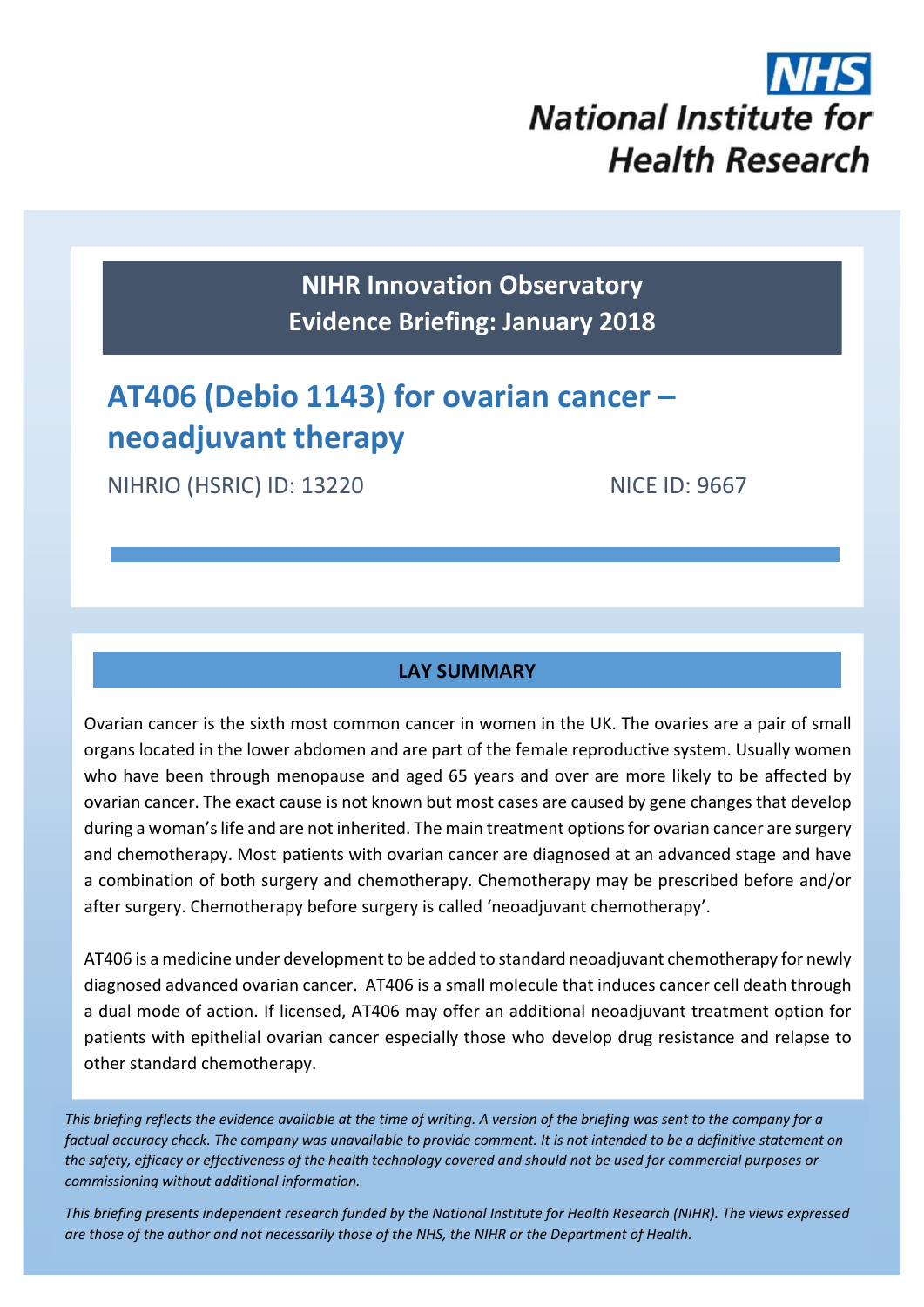## **TARGET GROUP**

Ovarian cancer (epithelial) – neoadjuvant; in addition to carboplatin and paclitaxel

# **TECHNOLOGY**

# **DESCRIPTION**

AT406 (Debio 1143) is a small molecule mimetic of the second mitochondria‐derived activator of caspase C. It blocks a highly conserved 70 amino acid domain on the N-terminal end of inhibitors of apoptosis proteins (IAPs) known as the Baculovirus IAP Repeat (BIR) domain. In vivo and in vitro studies have demonstrated that AT406 induces cell death in several tumour models by inhibiting X‐ chromosome associated IAP (XIAP) and cellular IAPs (cIAPs) 1 and 2.1

In the phase II trial in patients with ovarian cancer (EudraCT Number: 2015‐005137‐42), subjects in the experimental arm were given AT406 capsule at a dose of 100 mg/150 mg/200 mg orally in combination with standard of care (carboplatin (5 mg/ml) and paclitaxel (135 mg/m2)) chemotherapy intravenously.2

AT406 does not currently have Marketing Authorisation in the EU for any indication.

Besides ovarian cancer, AT406 is in phase II trials for the following indications:<sup>3</sup>

- Fallopian Tube cancer
- Endometrial cancer
- Peritoneal cancer
- Head and Neck cancers

### **INNOVATION and/or ADVANTAGES**

If licensed, AT406 will offer an additional neoadjuvant treatment option for patients with epithelial ovarian cancer.

### **DEVELOPER**

Debiopharm

### **AVAILABILITY, LAUNCH or MARKETING**

AT406 received an orphan drug designation in the EU in December 2015 and in the US in June 2016 for epithelial ovarian cancer.4

# **PATIENT GROUP**

### **BACKGROUND**

Ovarian cancer is a malignancy of the ovary. The most common type of ovarian cancer is epithelial ovarian cancer.<sup>5</sup> The pathology in these cancers lies in the lining that covers the surface of the ovary.<sup>6</sup> Over 90% of ovarian cancers arise from the epithelial surface of the ovary, the rest from germ cells or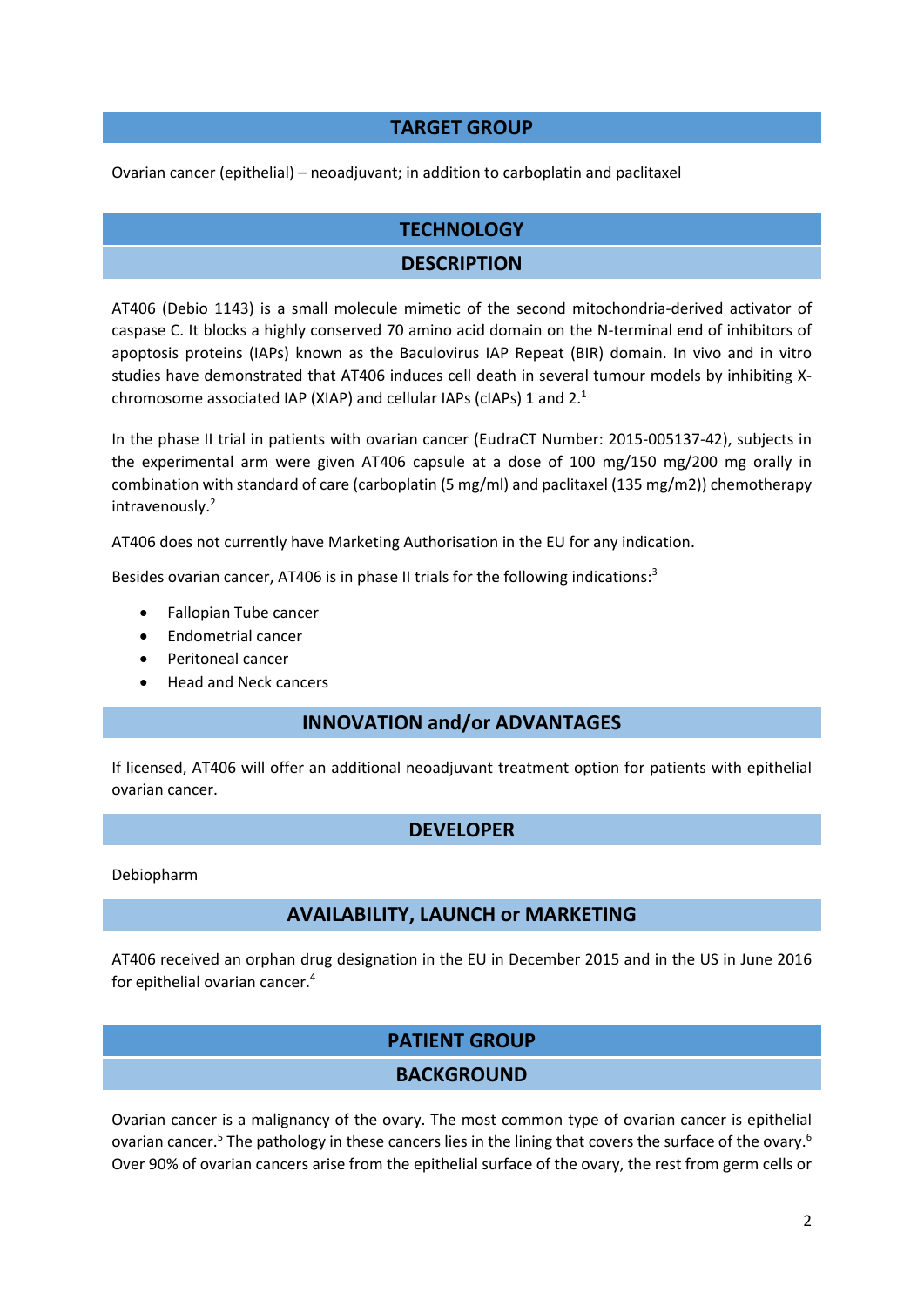stromal cells.<sup>7</sup> The epithelial ovarian cancers are classified as serous (30–70%), endometrioid (10– 20%), mucinous (5–20%), clear cell (3–10%), and undifferentiated (1%).<sup>7</sup>

Main symptoms of ovarian cancer include feeling of bloating, swollen abdomen, discomfort in the abdominal or pelvic area, loss of appetite, frequent urination. Other symptoms include persistent indigestion, dyspareunia, change in bowel habits, back pain, vaginal bleeding, lethargy and weight loss.<sup>8</sup>

Risk factors of ovarian cancer include increasing age, family history, hormone replacement therapy and endometriosis. Other factors include being overweight, smoking and using talcum powder.<sup>9</sup>

Because treatment involves radical surgery and intense courses of chemotherapy, health‐related quality of life (HRQOL) is often compromised.10

## **CLINICAL NEED and BURDEN OF DISEASE**

Overall survival for women diagnosed with ovarian cancer was 70.4% in 2015 in England. This was the third lowest overall survival for women with cancers when calculated by stage at diagnosis.<sup>11</sup> There was a steadily decreasing survival with increasing stage, but survival for those diagnosed at stage 1 was high (98.1% for 2015).<sup>11</sup>

According to Cancer Research UK, ovarian cancer was the 15<sup>th</sup> most common cancer in the UK in 2014 and accounted for 2% of all new cases.<sup>12</sup> Ovarian cancer was the sixth most common cancer in females, with around 7,400 cases diagnosed in 2014.<sup>12</sup> It was the 14th most common cause of cancer death in the UK in 2014 and accounts for 5% for all cancer deaths in the UK.<sup>12</sup>

More than a third (35%) of women diagnosed with ovarian cancer in England and Wales survive their disease for ten years or more (2010‐11). Almost half (46%) of women diagnosed with ovarian cancer in England and Wales survive their disease for five years or more (2010‐11). Almost three‐quarters (73%) of women diagnosed with ovarian cancer in England and Wales survive their disease for one year or more (2010-11).<sup>12</sup>

If ovarian cancer is found (and treated) before the cancer has spread outside the ovary (stages IA and IB), the 5-year relative survival rate is 92%. However, only 15% of all ovarian cancers are found at this early stage.<sup>13</sup>

The 2016/2017 Hospital Episodes Statistics (HES) Data recorded 39,380 finished consultant episodes (FCEs), 36,667 admissions and 59,041 FCE bed days due to malignant neoplasm of the ovary (ICD‐10 code: C56).14

### **PATIENT PATHWAY**

# **RELEVANT GUIDANCE**

# **NICE GUIDANCE**

- NICE technology appraisal in development. Ovarian (epithelial), fallopian and peritoneal cancer ‐ pazopanib (maintenance) [ID545]. Expected date of issue: TBC.
- NICE technology appraisal in development. Olaparib for maintenance treatment of relapsed, platinum‐sensitive, BRCA mutation‐positive ovarian, fallopian tube and peritoneal cancer after response to second‐line or subsequent platinum‐based chemotherapy (TA381). January 2016.
- NICE technology appraisal. Bevacizumab in combination with paclitaxel and carboplatin for first‐ line treatment of advanced ovarian cancer (TA284). May 2013.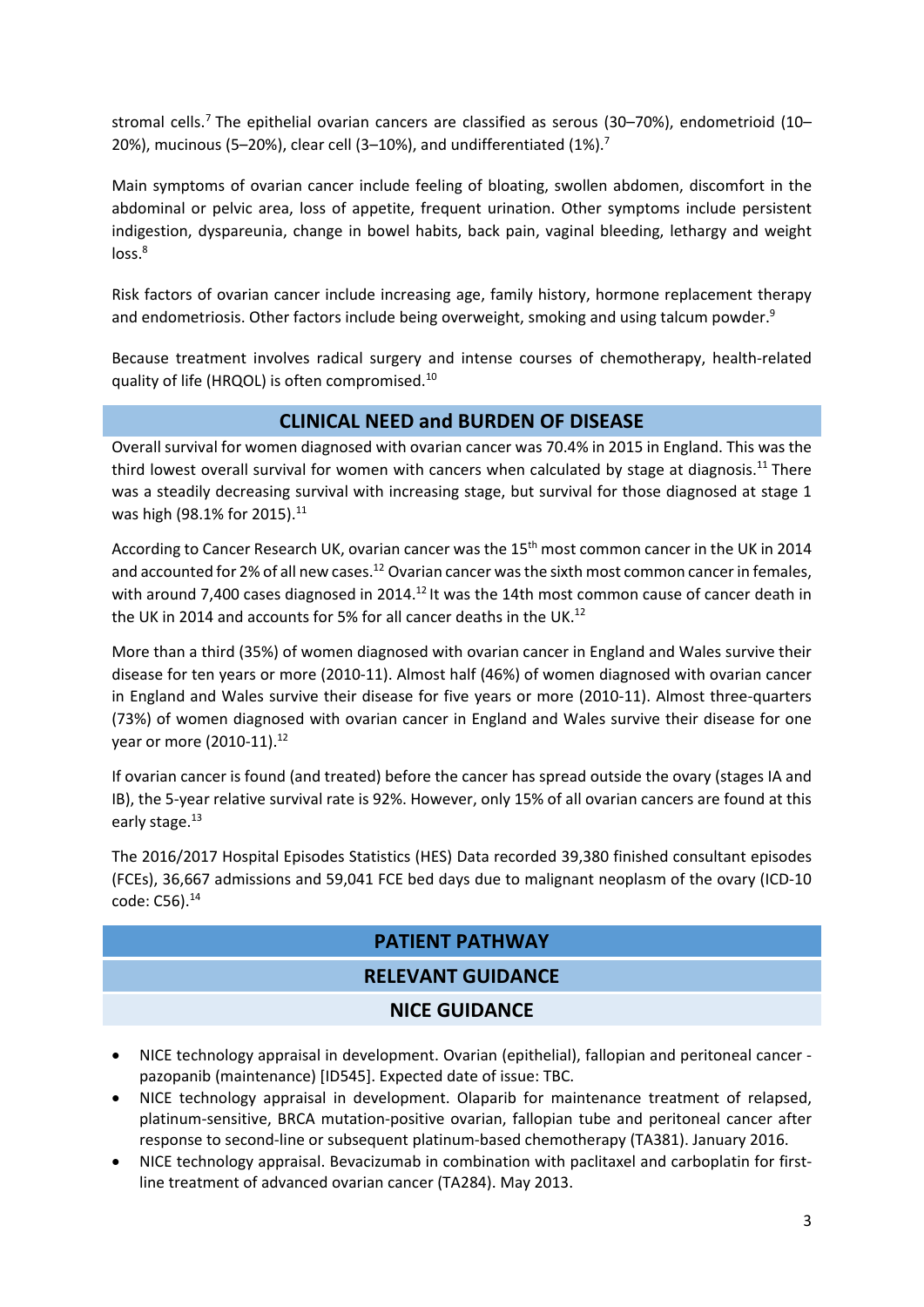- NICE technology appraisal. Bevacizumab in combination with gemcitabine and carboplatin for treating the first recurrence of platinum‐sensitive advanced ovarian cancer (TA285). May 2013.
- NICE technology appraisal. Topotecan, pegylated liposomal doxorubicin hydrochloride, paclitaxel, trabectedin and gemcitabine for treating recurrent ovarian cancer (TA389). April 2016.
- NICE clinical guideline. Ovarian cancer: recognition and initial management (CG122). April 2011.
- NICE diagnostic guidance. Tests in secondary care to identify people at high risk of ovarian cancer (DG31). November 2017.

#### **NHS ENGLAND and POLICY GUIDANCE**

- NHS England. 2013/14 NHS Standard Contract for Complex Gynaecology Specialist Gynaecological Cancers.E03/S/f.
- NHS England. 2013/14 NHS Standard Contract for Cancer: Chemotherapy (Adult). B15/S/a.
- NHS England. 2013/14 NHS Standard Contract for Cancer: Radiotherapy (All Ages). B01/S/a.

### **OTHER GUIDANCE**

- Fotopoulou C, Hall M, Cruickshank D, Gabra H, Ganesan R, Hughes C, Kehoe S, Ledermann J, Morrison J, Naik R, Rolland P, and Sundar S. *British Gynaecological Cancer Society (BGCS) Epithelial Ovarian / Fallopian Tube / Primary Peritoneal Cancer Guidelines: Recommendations for Practice.* British Gynaecological Cancer Society. <sup>15</sup>
- European Society for Medical Oncology. ESMO clinical practice guidelines: gynaecological cancers.16
- Scottish Intercollegiate Guidelines Network. Management of epithelial ovarian cancer ‐ A national clinical guideline.<sup>17</sup>

### **CURRENT TREATMENT OPTIONS**

The main treatment option for ovarian cancer is surgery. It combines surgical removal of all disease and a staging procedure. Neoadjuvant chemotherapy is used in surgically unresectable disease. Thereafter, depending on the tumour response, interval surgery might be employed. Chemotherapy is commonly prescribed as determined by the specialist multidisciplinary team following removal of the primary tumour and pathological assessment.<sup>18</sup>

Greater than 50% of patients with ovarian cancer are diagnosed at an advanced stage. Despite cytoreductive surgery and platinum (e.g. carboplatin)‐ and taxane‐based (e.g. paclitaxel) chemotherapies, greater than 70% of patients with advanced ovarian cancer who achieve remission ultimately experience relapse. Because there are few effective treatments for these patients, the development of new treatment strategies is urgently required.<sup>19</sup>

| <b>EFFICACY and SAFETY</b>      |                                                                                                                                      |  |
|---------------------------------|--------------------------------------------------------------------------------------------------------------------------------------|--|
| <b>Trial</b>                    | EudraCT-2015-005137-42; Debio1143-EOC-203, AT406, Debio 1143, in<br>combination, ovarian cancer, epithelial, adult, female, phase II |  |
| <b>Sponsor</b>                  | Debiopharm                                                                                                                           |  |
| <b>Status</b>                   | Ongoing                                                                                                                              |  |
| Source of<br><b>Information</b> | Global Data <sup>2</sup> , Company website <sup>20</sup>                                                                             |  |
| Location                        | 3 EU countries (excl UK)                                                                                                             |  |
| <b>Design</b>                   | Randomised, active-controlled, double blind                                                                                          |  |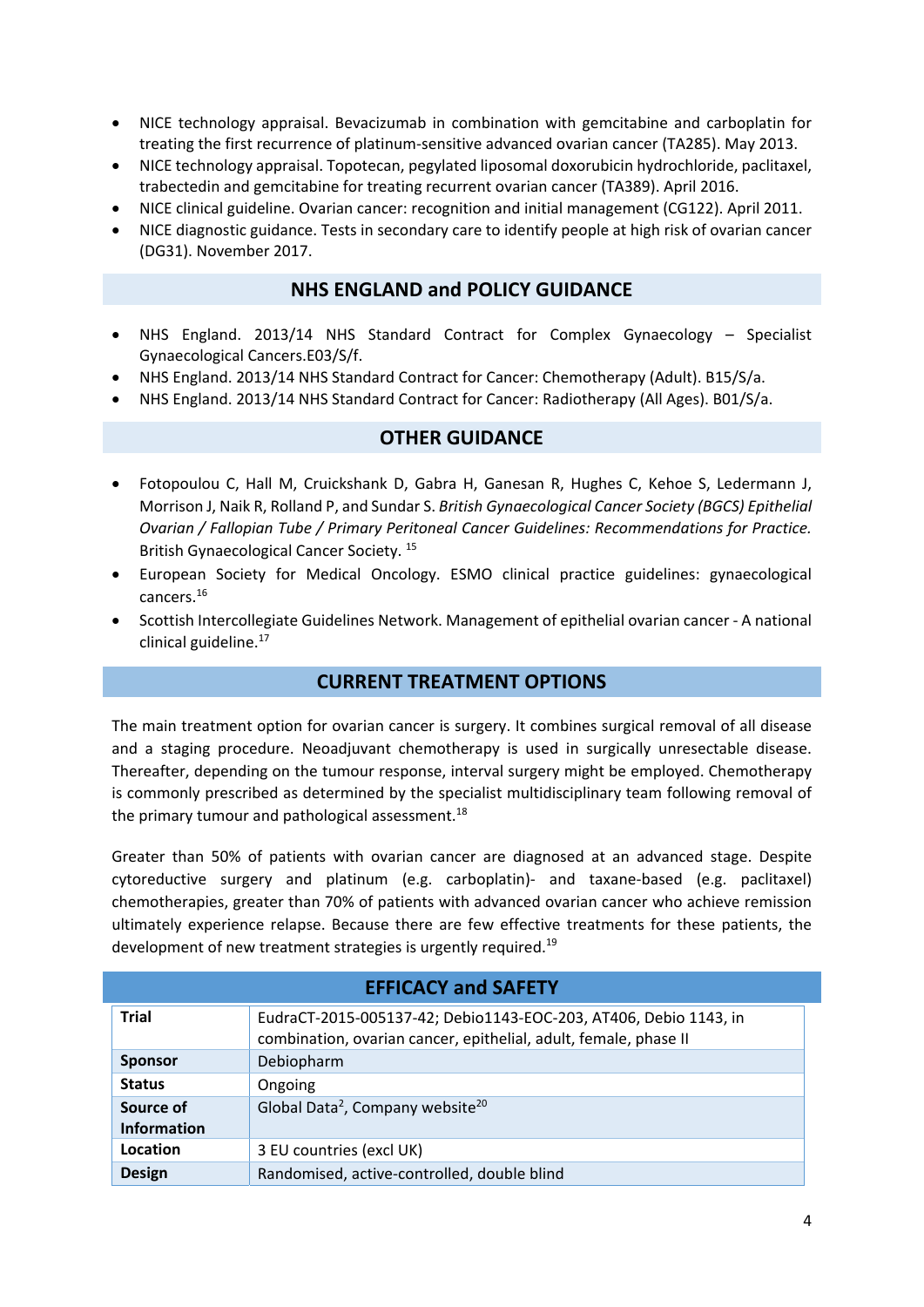| <b>Participants</b>                 | n=84 (planned); aged 18-70 years; females; ovarian cancer; epithelial                                                                                                                                                                                                                                                                                                                                                                                                                                                                                                                                                                                                                                                                                                                                                                             |  |
|-------------------------------------|---------------------------------------------------------------------------------------------------------------------------------------------------------------------------------------------------------------------------------------------------------------------------------------------------------------------------------------------------------------------------------------------------------------------------------------------------------------------------------------------------------------------------------------------------------------------------------------------------------------------------------------------------------------------------------------------------------------------------------------------------------------------------------------------------------------------------------------------------|--|
| <b>Schedule</b>                     | Subjects in the experimental arm receive AT406 capsule at a dose of 100<br>mg/150 mg/200 mg orally in combination with standard of care (carboplatin<br>(5 mg/ml) and paclitaxel (135 mg/m2)) chemotherapy intravenously.<br>Subjects in the active-controlled arm receive carboplatin at a dose of 5<br>mg/ml and paclitaxel at a dose of 135 mg/m2 only                                                                                                                                                                                                                                                                                                                                                                                                                                                                                         |  |
| Follow-up                           | Approximately 46 months                                                                                                                                                                                                                                                                                                                                                                                                                                                                                                                                                                                                                                                                                                                                                                                                                           |  |
| Primary<br><b>Outcomes</b>          | To evaluate the efficacy of AT406 when given in combination with<br>carboplatin and paclitaxel when compared to carboplatin and<br>paclitaxel alone<br>To identify the biomarkers that to be used for subjects' stratification<br>$\bullet$<br>in pivotal studies<br>To assess the safety and tolerability of AT406<br>$\bullet$<br>Response Rate (RR) according to RECIST 1.1 criteria at the end of 4<br>$\bullet$<br>cycles of neoadjuvant treatment and prior to interval debulking<br>surgery as determined by central independent radiology committee                                                                                                                                                                                                                                                                                       |  |
| <b>Secondary</b><br><b>Outcomes</b> | Rate of complete pathological response (pCR) defined as no residual<br>$\bullet$<br>invasive cancer at the time of debulking<br>Incidence of adverse events (AEs) and severe adverse events (SAEs)<br>$\bullet$<br>according to National Cancer Institute Common Terminology Criteria<br>for Adverse Events (NCICTCAE) v 403 criteria and extent of treatment<br>exposure<br>Safety and tolerability of Debio 1143 when given in combination with<br>$\bullet$<br>paclitaxel + carboplatin as assessed by laboratory values, vital signs,<br>ECG, and ECOG PS<br>Rate of perioperative serious complications within the first 28<br>٠<br>Rate of postoperative death (< 28 days)<br>$\bullet$<br>Duration of hospitalisation for debulking surgery (from day of surgery<br>$\bullet$<br>to day of discharge)<br>Duration of surgical intervention |  |
| <b>Key Results</b>                  | $\overline{\phantom{a}}$                                                                                                                                                                                                                                                                                                                                                                                                                                                                                                                                                                                                                                                                                                                                                                                                                          |  |
| <b>Adverse effects</b><br>(AEs)     | $\overline{a}$                                                                                                                                                                                                                                                                                                                                                                                                                                                                                                                                                                                                                                                                                                                                                                                                                                    |  |
| <b>Expected</b><br>reporting date   | Not reported                                                                                                                                                                                                                                                                                                                                                                                                                                                                                                                                                                                                                                                                                                                                                                                                                                      |  |

# **ESTIMATED COST and IMPACT**

**COST**

The cost of AT406 is not yet known.

# **IMPACT – SPECULATIVE**

- **IMPACT ON PATIENTS AND CARERS**
- $\boxtimes$  Reduced mortality/increased length of  $\boxtimes$  Reduced symptoms or disability survival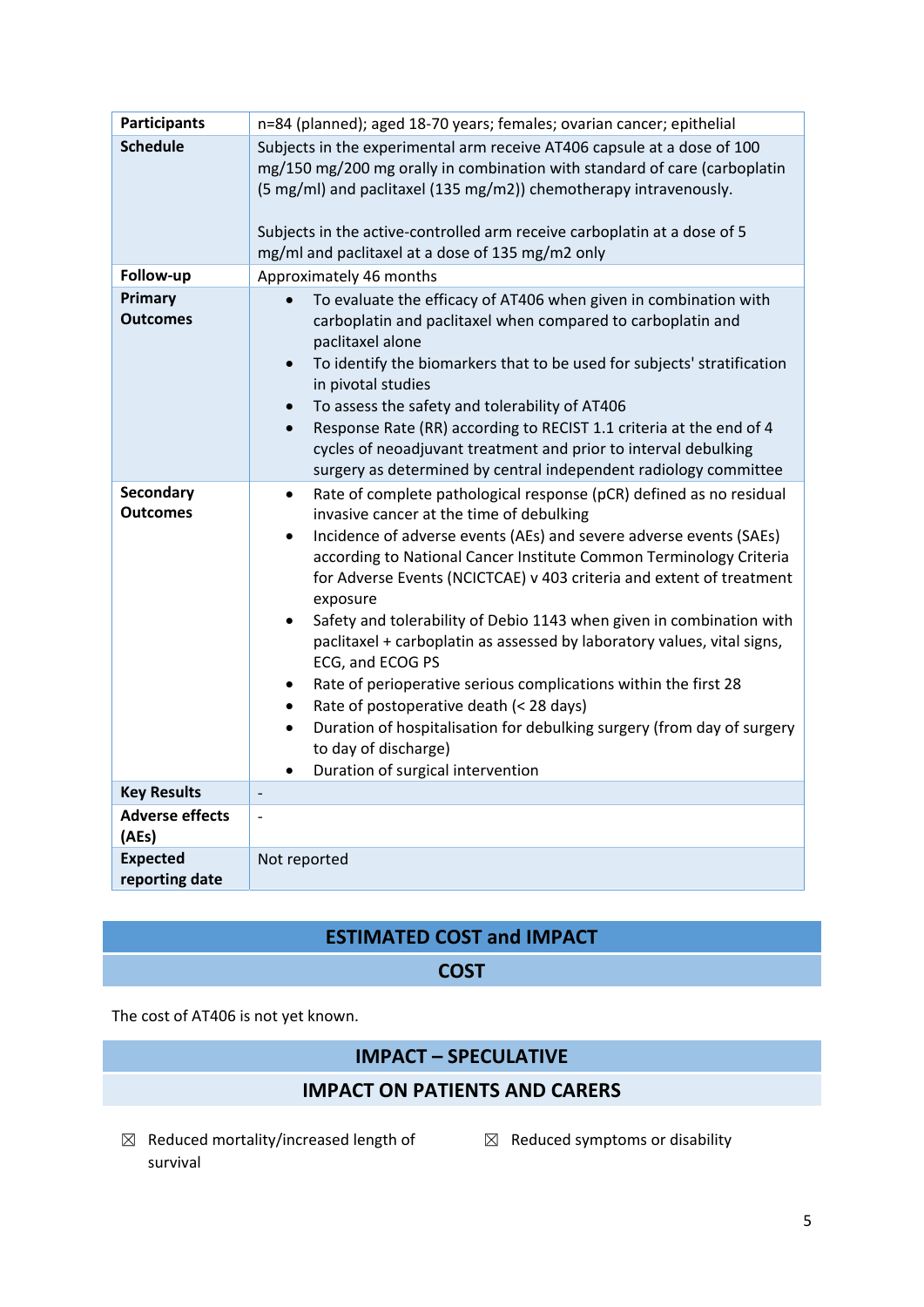| Other:                                                                                                                                                                                                                                                                                                                                                                                                                                                                                                                                                                                                                                                                                                                                                                                                                                                           | No impact identified                      |  |  |  |
|------------------------------------------------------------------------------------------------------------------------------------------------------------------------------------------------------------------------------------------------------------------------------------------------------------------------------------------------------------------------------------------------------------------------------------------------------------------------------------------------------------------------------------------------------------------------------------------------------------------------------------------------------------------------------------------------------------------------------------------------------------------------------------------------------------------------------------------------------------------|-------------------------------------------|--|--|--|
| <b>IMPACT ON HEALTH and SOCIAL CARE SERVICES</b>                                                                                                                                                                                                                                                                                                                                                                                                                                                                                                                                                                                                                                                                                                                                                                                                                 |                                           |  |  |  |
| Increased use of existing services                                                                                                                                                                                                                                                                                                                                                                                                                                                                                                                                                                                                                                                                                                                                                                                                                               | $\Box$ Decreased use of existing services |  |  |  |
| Re-organisation of existing services                                                                                                                                                                                                                                                                                                                                                                                                                                                                                                                                                                                                                                                                                                                                                                                                                             | Need for new services                     |  |  |  |
| Other:                                                                                                                                                                                                                                                                                                                                                                                                                                                                                                                                                                                                                                                                                                                                                                                                                                                           | None identified<br>$\boxtimes$            |  |  |  |
| <b>IMPACT ON COSTS and OTHER RESOURCE USE</b>                                                                                                                                                                                                                                                                                                                                                                                                                                                                                                                                                                                                                                                                                                                                                                                                                    |                                           |  |  |  |
| Increased drug treatment costs<br>$\bowtie$                                                                                                                                                                                                                                                                                                                                                                                                                                                                                                                                                                                                                                                                                                                                                                                                                      | Reduced drug treatment costs              |  |  |  |
| Other increase in costs:                                                                                                                                                                                                                                                                                                                                                                                                                                                                                                                                                                                                                                                                                                                                                                                                                                         | Other reduction in costs:                 |  |  |  |
| Other:                                                                                                                                                                                                                                                                                                                                                                                                                                                                                                                                                                                                                                                                                                                                                                                                                                                           | None identified                           |  |  |  |
| <b>OTHER ISSUES</b>                                                                                                                                                                                                                                                                                                                                                                                                                                                                                                                                                                                                                                                                                                                                                                                                                                              |                                           |  |  |  |
| Clinical uncertainty or other research<br>question identified:                                                                                                                                                                                                                                                                                                                                                                                                                                                                                                                                                                                                                                                                                                                                                                                                   | $\boxtimes$ None identified               |  |  |  |
| <b>REFERENCES</b>                                                                                                                                                                                                                                                                                                                                                                                                                                                                                                                                                                                                                                                                                                                                                                                                                                                |                                           |  |  |  |
| <sup>1</sup> DiPersio JF, Erba HP, Larson RA, Luger SM, Tallman MS, Brill JM, Vuagniaux G, Rouits E, Sorensen JM, and Zanna<br>C. Oral Debio1143 (AT406), an antagonist of inhibitor of apoptosis proteins, in combination with daunorubicin<br>and cytarabine in patients with poor-risk acute myeloid leukemia - results of a phase I dose escalation study. Clin<br>Lymphoma Myeloma Leuk. 2015 July ; 15(7): 443-449.<br><sup>2</sup> Global Data.<br>A Clinical Trial to Test the Effect of Carboplatin and Paclitaxel, with or Without Debio 1143 in<br>Diagnosed<br>Advanced<br>Epithelial<br>Ovarian<br>from:<br><b>Patients</b><br>with<br>Newly<br>Cancer.<br>Available<br>https://pharma.globaldata.com/ClinicalProductsView.aspx?ClinicalID=jW@YCKGuap6ZGruZTrQU0g==<br>[Accessed on 12 December 2017]<br>3<br>Global<br>Data.<br>Available<br>from: |                                           |  |  |  |
| Debio-1143.<br>https://pharma.globaldata.com/ProductsView.aspx?id=CT&ProductId=16838&ProductType=0,1 [Accessed on                                                                                                                                                                                                                                                                                                                                                                                                                                                                                                                                                                                                                                                                                                                                                |                                           |  |  |  |
| 12 December 2017]<br><sup>4</sup> Debiopharm Group. EMA grants Orphan Drug Designation to Debiopharm International SA's IAP inhibitor Debio<br>1143 in the treatment of Ovarian Cancer. Available from: https://www.debiopharm.com/medias/press-<br>release/item/3600-ema-grants-orphan-drug-designation-to-debiopharm-international-sa-s-iap-inhibitor-<br>debio-1143-in-the-treatment-of-ovarian-cancer [Accessed on 19 December 2017]<br>5<br>Cancer Research UK. Ovarian Cancer. Available from: http://www.cancerresearchuk.org/about-<br>cancer/ovarian-cancer? ga=2.145047924.1746957806.1513087282-                                                                                                                                                                                                                                                      |                                           |  |  |  |